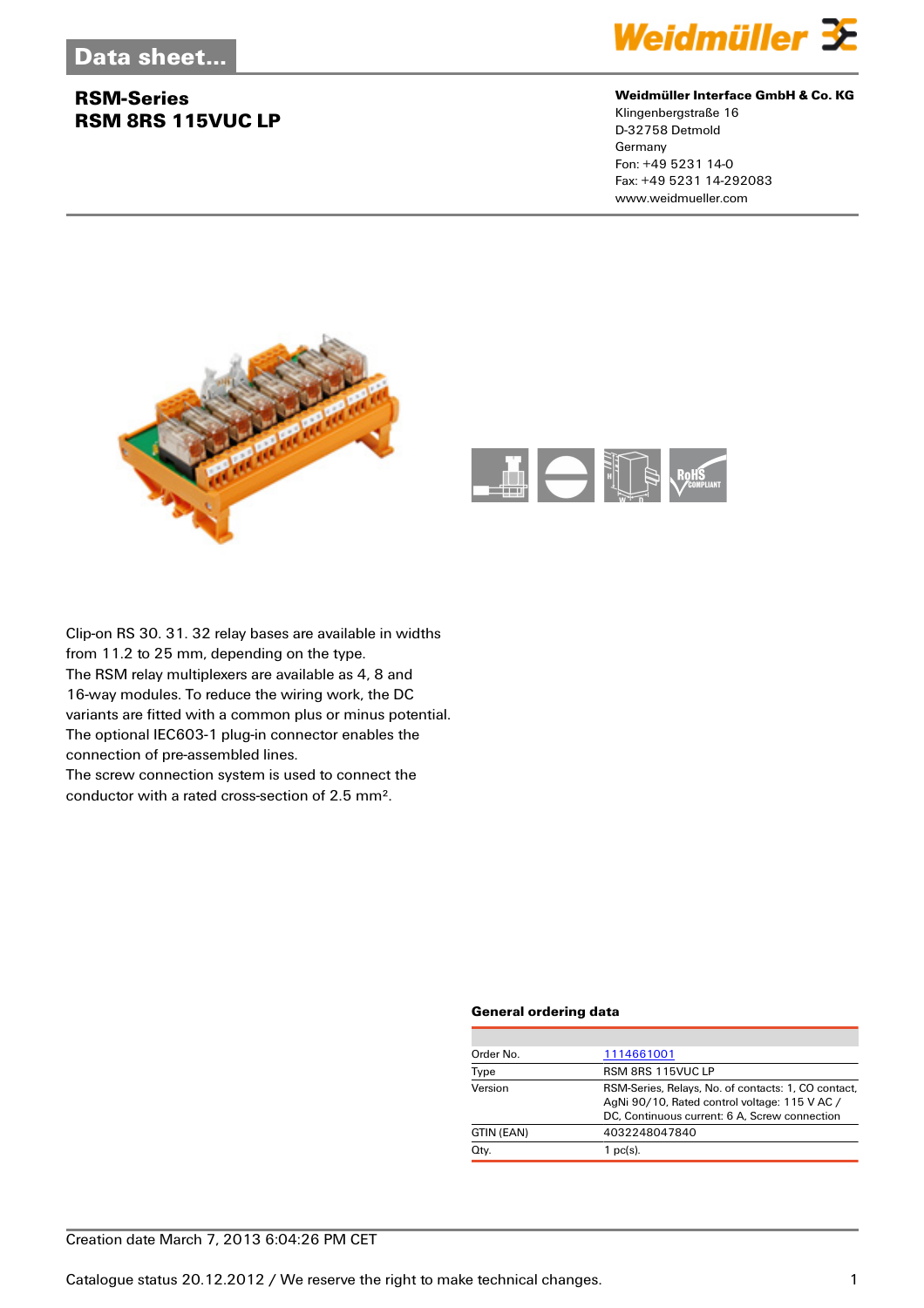## **RSM-Series RSM 8RS 115VUC LP**

# **Technical data**

**Ratings**



#### **Weidmüller Interface GmbH & Co. KG**

Klingenbergstraße 16 D-32758 Detmold Germany Fon: +49 5231 14-0 Fax: +49 5231 14-292083

| Conductor connection system                              | Screw connection           | Humidity                                                         | 40 °C / 93 % rel. humidity,<br>no condensation |
|----------------------------------------------------------|----------------------------|------------------------------------------------------------------|------------------------------------------------|
| Wire cross-section, solid, max.                          | $2.5 \text{ mm}^2$         |                                                                  |                                                |
| <b>Dimensions and weights</b>                            |                            |                                                                  |                                                |
| Width                                                    | 145 mm                     | Height                                                           | 87 mm                                          |
| Depth                                                    | 76 mm                      | Net weight                                                       | 352g                                           |
| <b>Temperatures</b>                                      |                            |                                                                  |                                                |
|                                                          |                            |                                                                  |                                                |
| Operating temperature                                    | $-25$ °C+50 °C             | Storage temperature                                              | $-40 °C+60 °C$                                 |
| <b>Connection data</b>                                   |                            |                                                                  |                                                |
| Clamping range, rated connection                         | $2.5$ mm <sup>2</sup>      | Clamping range, rated connection, min. 0.5 mm <sup>2</sup>       |                                                |
| Clamping range, rated connection, max. 4 mm <sup>2</sup> |                            | Stripping length, rated connection                               | 8 mm                                           |
| Wire connection cross section, finely                    |                            |                                                                  |                                                |
| stranded, max.                                           | $2.5$ mm <sup>2</sup>      |                                                                  |                                                |
| Input                                                    |                            |                                                                  |                                                |
| Rated control voltage                                    | 115 V AC / DC              | Rated current DC                                                 | 6 A                                            |
| Power rating                                             | 0.6 VA                     | Status indicator                                                 | LED yellow                                     |
| <b>Output</b>                                            |                            |                                                                  |                                                |
|                                                          |                            |                                                                  |                                                |
| Max. switching voltage, AC                               | 250 V                      | Continuous current                                               | 6 A                                            |
| making current                                           | 8 A                        | Max. switching power                                             | 2000 VA                                        |
| Switch-on delay                                          | $≤$ 8msdc/10msac           | Switch-off delay                                                 | $\leq$ 5msdc/8msac                             |
| <b>Duration of Bounce</b>                                | $\leq$ 3 ms                | Min. switching power                                             | 250 mW                                         |
| Max. switching frequency at rated load                   | $0.1$ Hz                   |                                                                  |                                                |
| <b>Contact specifications</b>                            |                            |                                                                  |                                                |
| No. of contacts                                          | 1                          | Contact design                                                   | CO contact                                     |
| Contact material                                         | AgNi 90/10                 | Mechanical service life                                          | $30 \times 10^6$ switching cycles              |
| Electrical service life of AC coil                       | $> 7x103$ Switching cycles | Electrical service life, DC coil                                 | $> 5x10^5$ switching cycles                    |
| <b>Insulation coordination</b>                           |                            |                                                                  |                                                |
|                                                          |                            |                                                                  |                                                |
| Rated voltage                                            | 250V                       | Clearance and creepage distances for<br>control side - load side | $> 3$ mm                                       |
| Impulse withstand voltage                                | 4 kV                       | Protection degree                                                | <b>IP 20</b>                                   |
| Pollution severity                                       | $\overline{2}$             | Surge voltage category                                           | Ш                                              |
| <b>Other technical data</b>                              |                            |                                                                  |                                                |
|                                                          |                            |                                                                  |                                                |
| Version                                                  | Relay coupler              | Status indicator                                                 | LED yellow                                     |
| Free-wheel diode                                         | No                         |                                                                  |                                                |
| Further details of approvals / standards                 |                            |                                                                  |                                                |
| <b>Standards</b>                                         | <b>DIN EN 50178</b>        |                                                                  |                                                |
|                                                          |                            |                                                                  |                                                |

Creation date March 7, 2013 6:04:26 PM CET